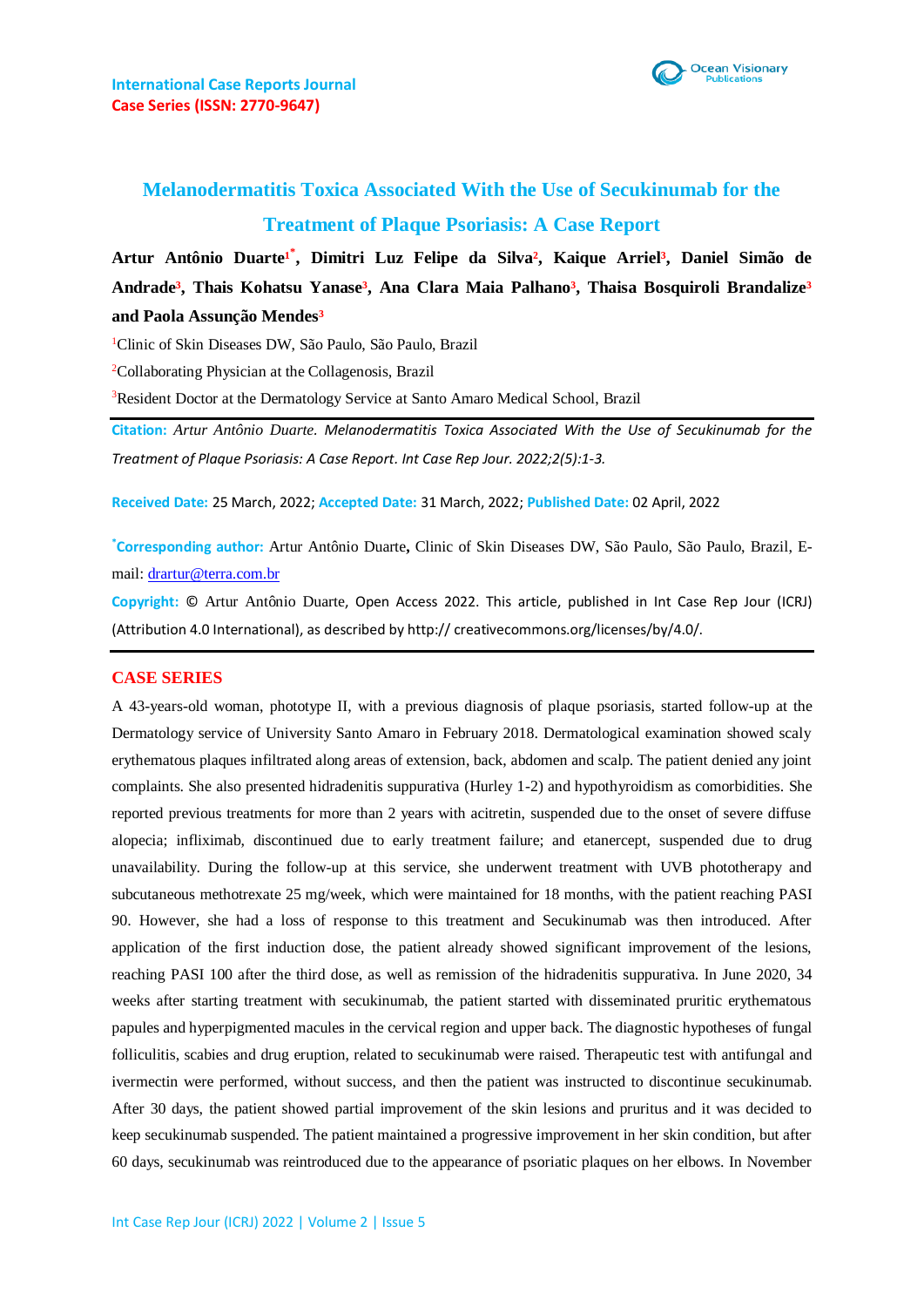

2020, the patient showed full remission of the psoriasis lesions, maintenance of some erythematous-pruritic papules on the upper limbs and cervical region and progressive worsening of gray-brown hyperpigmented macules, mainly on the cervical region, back, arms and legs. The hypothesis of melanodermatitis toxica secondary to secukinumab was raised and a skin punch biopsy was performed in two pigmented lesions, one in the hand and the other in the upper dorsal region. The histopathological analysis showed discrete vacuolar dermatitis associated with apoptotic keratinocytes in the epidermis and the presence of melanin in the dermis, which could correspond to our hypothesis of melanodermatitis toxica. Due to the COVID-19 pandemic, the patient lost follow-up for 8 months. In a new medical appointment held in July 2021, the patient maintained erythematous-pruritic papules on the upper limbs and cervical region and presented a significant worsening of the hyperpigmented macules. It was then decided to discontinue secukinumab again, due to the control of psoriasis and the suspicion of melanodermatitis toxica, secondary to secukinumab. [1-3] After 12 weeks of discontinuing the drug, the patient showed improvement of papular lesions and pruritus, a small lightening of the hyperpigmentation and few and small psoriatic plaques on the elbows and leg extensor face, and it was decided to keep topical treatment with clobetasol. Therefore, we report a possible adverse event to the use of secukinumab: the melanodermatitis toxica, as well as the use of secukinumab in the concomitant treatment of plaque psoriasis and hidradenitis suppurativa, with remission of both pathologies.



**Figure 1:** Clinical manifestation showing gray-brown hyperpigmented macules, on the cervical region, back and arms.